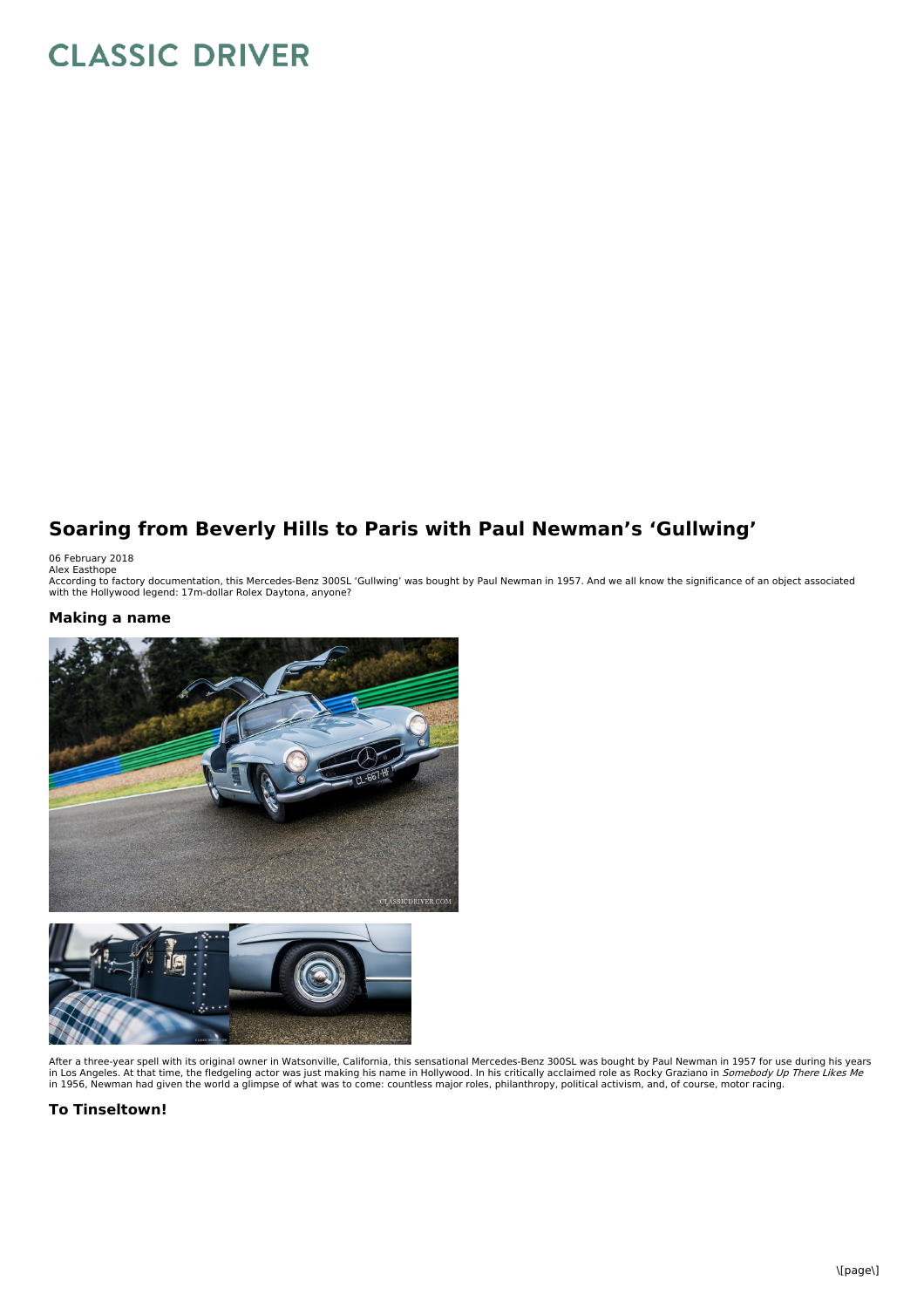

Having emigrated to Tinseltown from New York, Newman needed a car that would serve both as a reliable run-around and a vehicle that, if he was photographed driving<br>along Sunset Boulevard or Mulholland Drive, was entirely b

#### **Rebirth**



It wasn't until 1984 when the Gullwing, then painted silver and fitted with a tan interior, returned to Europe (to a famous philanthropist in Jersey, no less). In 2007, it<br>famously wound up in the famous Theodore Charagion intimate team of just five specialists.

#### **The next chapter**